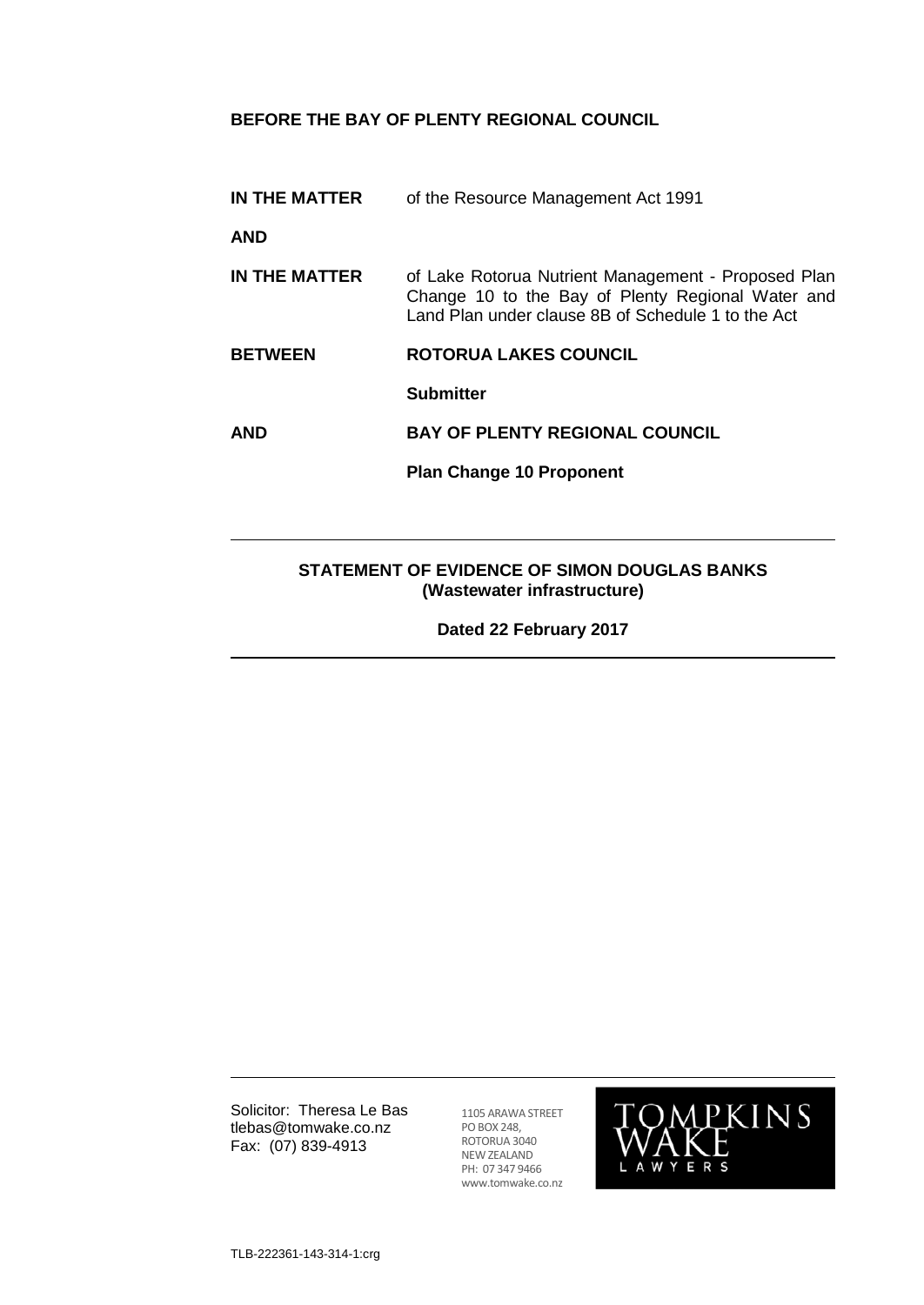# **QUALIFICATIONS AND EXPERIENCE**

- 1. My full name is Simon Douglas Banks. I currently hold the position of Workgroup Manager - Planning and Development at Opus International Consultants Limited (Opus), a multi-disciplinary consultancy at which I have been employed over the last 4 years.
- 2. I have a Bachelor of Arts (BA) and Postgraduate Diploma in Arts Subjects (PGDipArts) majoring in geography, and a Master of Planning (MPlan) from the University of Otago. I am currently an Intermediate Member of the New Zealand Planning Institute. I have 10 years' experience in various planning positions in New Zealand and the United Kingdom.
- 3. The focus of my current role is to seek resource consents for infrastructure projects on behalf of local authorities. This includes management of specialist technical input, preparing assessments of effects on the environment, and assessing compliance with statutory plans and policies.
- 4. I am involved in consenting projects across the Bay of Plenty region, and am familiar with the planning framework under the Regional Water and Land Plan (RWLP), and with Proposed Plan Change 10 (PC10).
- 5. Currently, I am engaged by Rotorua Lakes Council ('RLC') to lead the resource consent and designation process for the proposed Rotoiti/Rotoma Wastewater Treatment Plant (WWTP), and I have been briefed by RLC staff on the preferred option for the upgrade to the Rotorua WWTP. As a result, I am broadly familiar with nutrient management issues in the Rotorua Lakes catchment related to wastewater treatment and disposal.
- 6. Although this is a Bay of Plenty Regional Council (BOPRC) hearing, I note that I have read the Expert Witness Code of Conduct set out in the Environment Court's Practice Note 2014 and I agree to comply with it. I confirm that the issues addressed in this statement of evidence are within my area of expertise, except where I state I am relying on the specified evidence of another person. I have not omitted to consider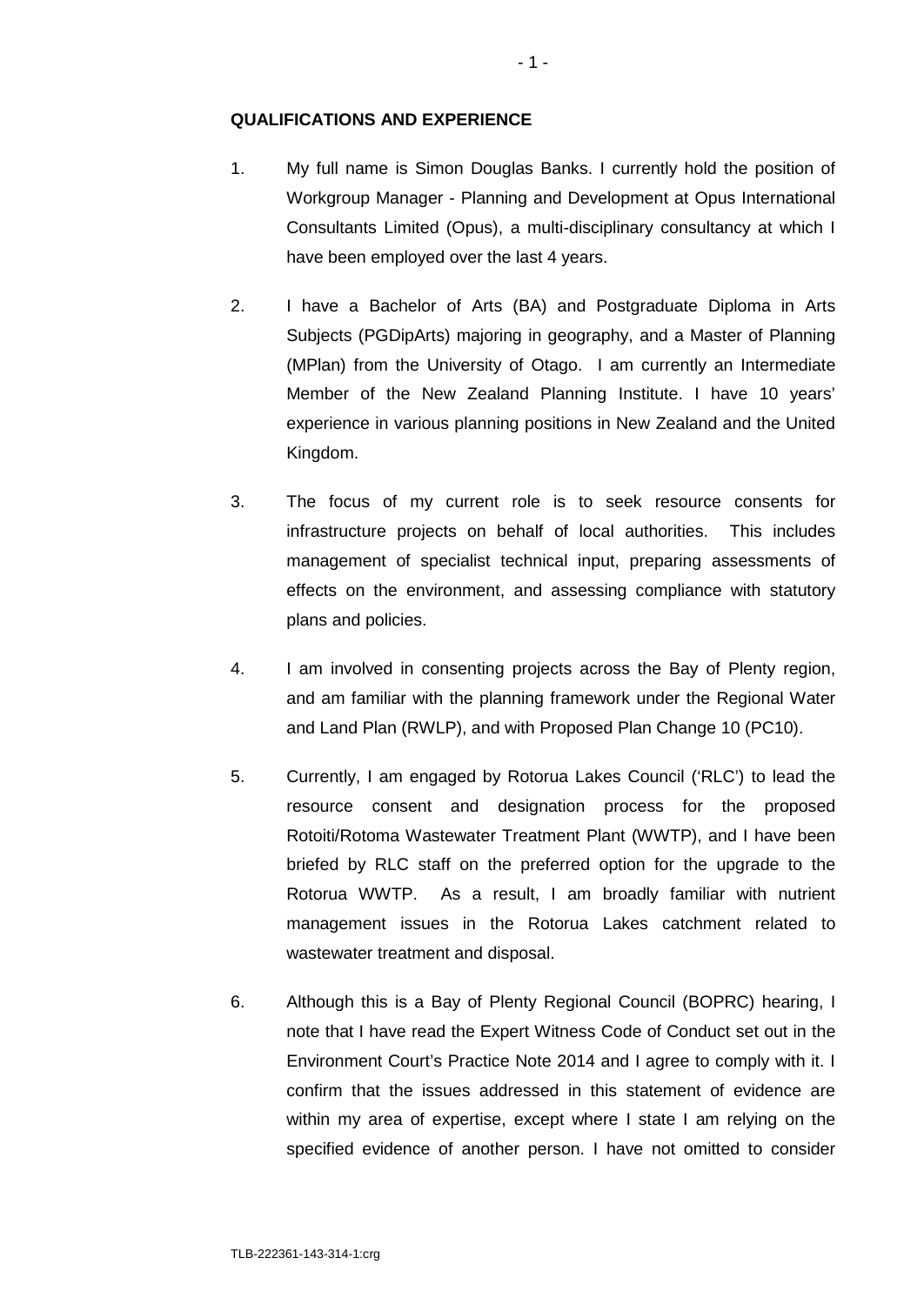material facts known to me that might alter or detract from my expressed opinion.

- 7. The technical information relating to the Rotorua WWTP referred to in my evidence is based on two sources:
	- (a) A letter by Alison Lowe (Senior Environmental Scientist RLC) to me titled "Re: Urban sector nitrogen requirements" dated 20 February 2017. A copy of this letter is included at Appendix 1 to my evidence.
	- (b) A letter prepared by Kevan Brian (Technical Director Mott MacDonald Australia Pty Ltd) to Ms Lowe titled "Rotorua Wastewater Treatment Plant - Treatment Technology Option: Expert Statement" dated 17 February 2017. A copy of this letter is included at Appendix 2 to my evidence.

## **SCOPE OF EVIDENCE**

- 8. RLC has submitted in support of BOPRC's proposed use of a rulesbased approach to reduce discharges of nitrogen to Lake Rotorua. However, RLC has also identified a number of concerns with PC10 as currently written, which it considers restrict the ability of Rotorua communities to provide for their social, cultural and economic well-being.
- 9. My evidence, in conjunction with the evidence of Mr Eccles, addresses the specific matters raised in points 11-21 of the submission by RLC, which sought the inclusion of appropriate objective(s), policies and relevant methods in PC10 to recognise and provide for growth in the Rotorua district, particularly in relation to the Rotorua WWTP and the discharge of nitrogen to Lake Rotorua.
- 10. Having reviewed the available evidence, the issue at the centre of RLC's concerns regarding PC10 is, in my opinion, that it implies a fixed mass limit of 30 t/N/yr for the Rotorua WWTP. Even with the best practicable technology, the amount of nitrogen discharged from the WWTP will likely exceed this limit in the near future as the city grows. In its notified form, PC10 lacks the ability to address this issue without compromising the sustainable nitrogen load to Lake Rotorua of 435 t/N/yr.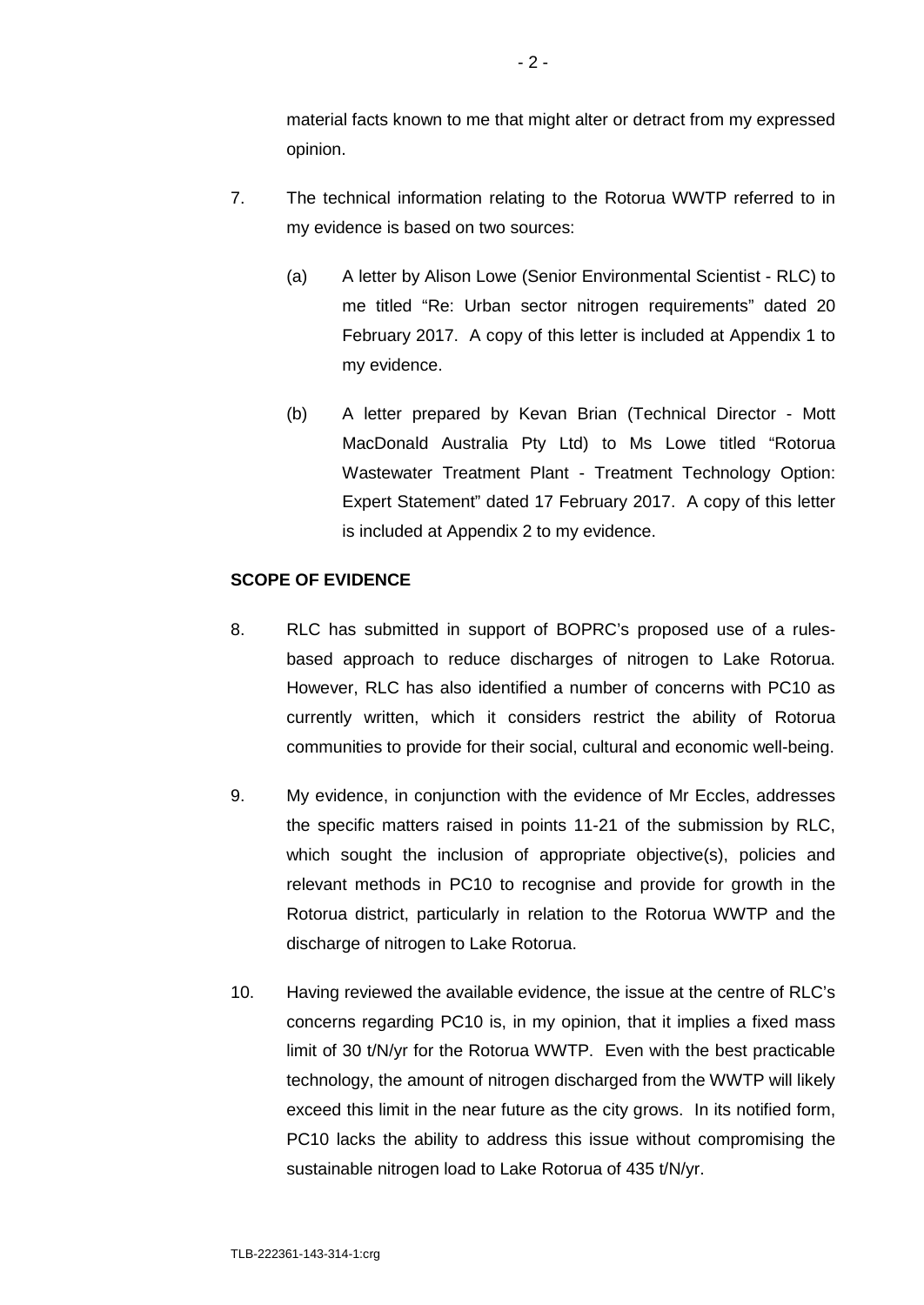- 11. The fixed mass limit of 30 t/N/yr for the Rotorua WWTP will restrict growth and does not account for the transfer of nutrients from rural to urban associated with land use change. Ideally, a future resource consent regime for the Rotorua WWTP discharge would include a combination of flexible mass and concentration limits to allow for urban growth without compromising the sustainable load to Lake Rotorua of 435 t/N/yr.
- 12. To address this, my evidence will focus on three key matters within PC10 which I consider affect the Rotorua WWTP, namely:
	- (a) Giving effect to the Bay of Plenty Regional Policy Statement (RPS);
	- (b) Consequential changes to the RWLP; and
	- (c) Specific provisions for municipal wastewater discharge.
- 13. Before addressing these matters, I consider it useful to outline some brief background information to the Rotorua WWTP and planned upgrades.

# **BACKGROUND**

- 14. Currently the Rotorua WWTP accepts loads from within the Rotorua urban area, and from the communities at Ōkāreka, Tikitapu and Rotoiti (all of which lie outside the Lake Rotorua groundwater catchment to which PC10 applies).
- 15. In the future, there will be additional loads to the WWTP arising from growth. This includes expansion of the Rotorua urban area, growth in the tourism industry (e.g. hotel and motel developments), growth of industrial and trade discharges, infill development or intensification within the existing urban area, and reticulation of communities not currently connected to the WWTP (e.g. Mamaku and Tarawera).
- 16. The existing Rotorua WWTP discharges around 37 t/N/yr to the land treatment system (LTS) in the Whakarewarewa Forest and achieves the consented 30 t/N/yr limit on the load to Lake Rotorua. The discharge of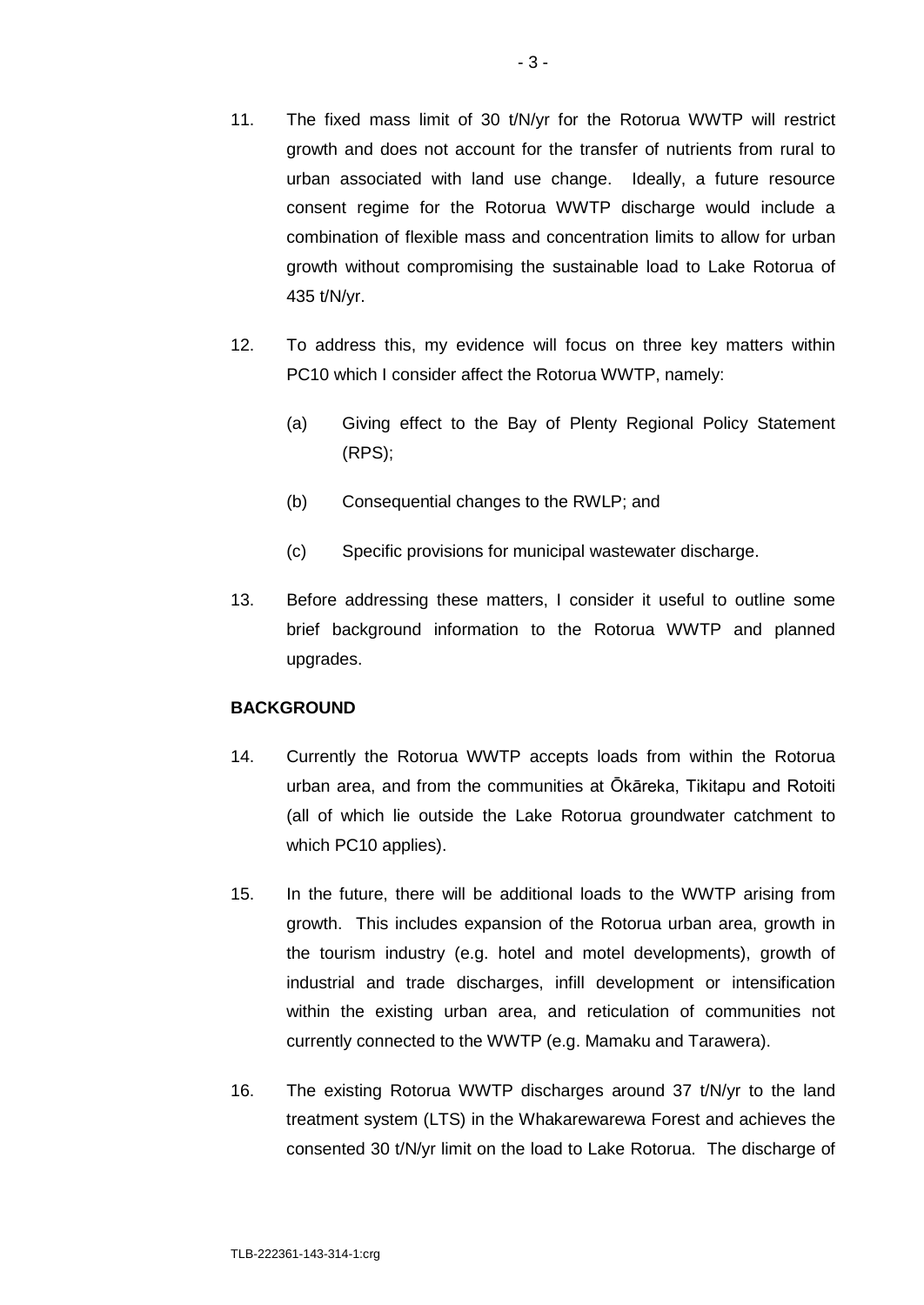treated wastewater from the Rotorua WWTP accounts for less than 5% of the nitrogen load into Lake Rotorua.

- 17. The current discharge permit authorising the Rotorua WWTP to discharge treated wastewater to land and then to Lake Rotorua expires in September 2021. RLC has committed to ceasing land treatment in Whakarewarewa Forest by December 2019 as the result of a Memorandum of Understanding negotiated between RLC and the owners of the Forest.
- 18. A new discharge site, along with a major upgrade of the Rotorua WWTP to increase capacity and allow for full treatment prior to discharge, is currently under consideration. An overview of the preferred option for the upgrade is contained in Mr Brian's letter included at Appendix 2 to my evidence.
- 19. The preferred option for the upgrade of the Rotorua WWTP is designed to discharge around 26 t/N/yr (based on current sewage loads) in the absence of on-site sludge processing. The preferred option includes the discharge of treated wastewater to earth contact beds on the Sanatorium Reserve near the WWTP. The treated wastewater water would flow through the beds, cascade into a channel and flow overland before entering Lake Rotorua at Puarenga Bay.
- 20. Mr Brian's letter confirms that the preferred option for the upgrade is close to the limit of technology ('LOT'), which represents the best performance that can be achieved by any treatment process. If resource consent is obtained for the preferred option, it will represent the lowest consented limit for any municipal wastewater discharge in New Zealand.

# **GIVING EFFECT TO THE REGIONAL POLICY STATEMENT**

21. Uncertainty around the broad scope of PC10 also affects the way it relates to the relevant policies of the RPS. The RWLP, which PC10 seeks to amend, is required to give effect to the RPS under section 67(3)(c) of the Act. PC10 itself is only required to give effect to those provisions of the RPS that fall within its scope.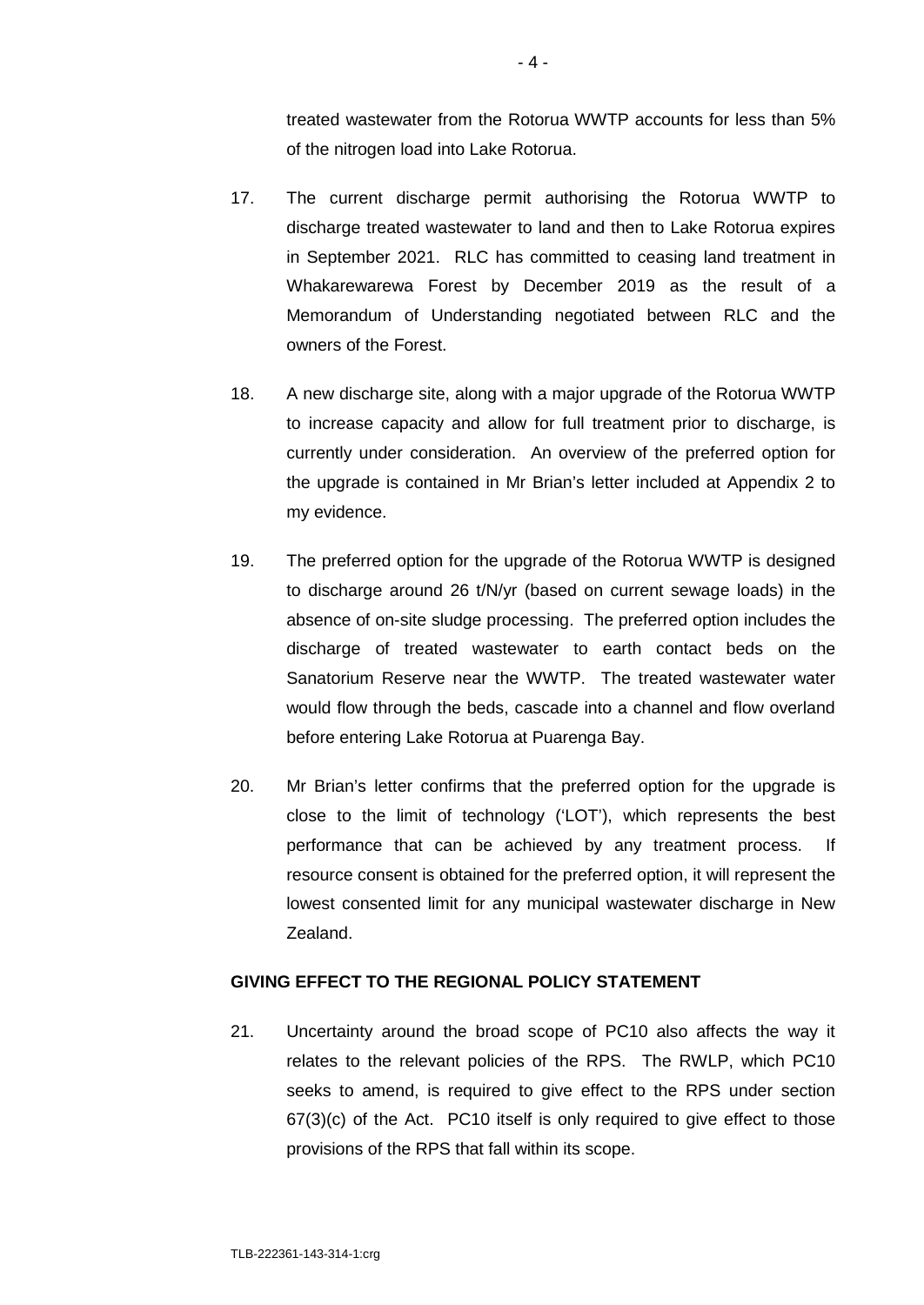- 22. The recommended amended Introduction to PC10 states that this plan change gives effect to Policies WL 3B, WL 5B, and WL 6B of the RPS, listing them in full as part of the Introduction. However, in reviewing the objectives, policies, and methods proposed, it appears to me that the primary focus of PC10 is on several specific clauses of the RPS policies which relate to nitrogen limits for Lake Rotorua.
- 23. My understanding is confirmed at Section 4.3, paragraph 29 of the s42A report, which lists the following RPS objective and policies as providing the basis for PC10:
	- (a) Objective 28; and
	- (b) Policies WL 3B, WL 5B, and WL 6B.
- 24. This more specific basis for PC10 conflicts with the Introduction as currently written, which claims to give effect to Policies WL 3B, WL 5B, and WL 6B of the RPS in their entirety. In my opinion, further refinement of the Introduction to PC10 to more accurately describe which RPS policies it gives effect to (or partial effect to) would reduce the uncertainty around the scope of PC10 as currently worded, and thus its application to the Rotorua WWTP.
- 25. PC10 and the s42A report also fail to recognise that giving effect to the identified policies is also reliant on management of non-rural nutrient sources, as urban land uses also contribute nitrogen to Lake Rotorua typically via the WWTP.
- 26. Accurately describing which RPS policies are given effect to (or given partial effect to), as outlined in the s42A report, will clarify the scope of PC10 and highlight that PC10 is just one of several interventions and policy tools required to manage nutrients in Lake Rotorua.

# **CONSEQUENTIAL CHANGES TO THE REGIONAL WATER AND LAND PLAN**

27. The consequential changes to the RWLP proposed as part of PC10 affect the activity status of the preferred option to upgrade the Rotorua WWTP, assuming that the future application seeks a higher mass limit than the current 30 t/N/yr cap.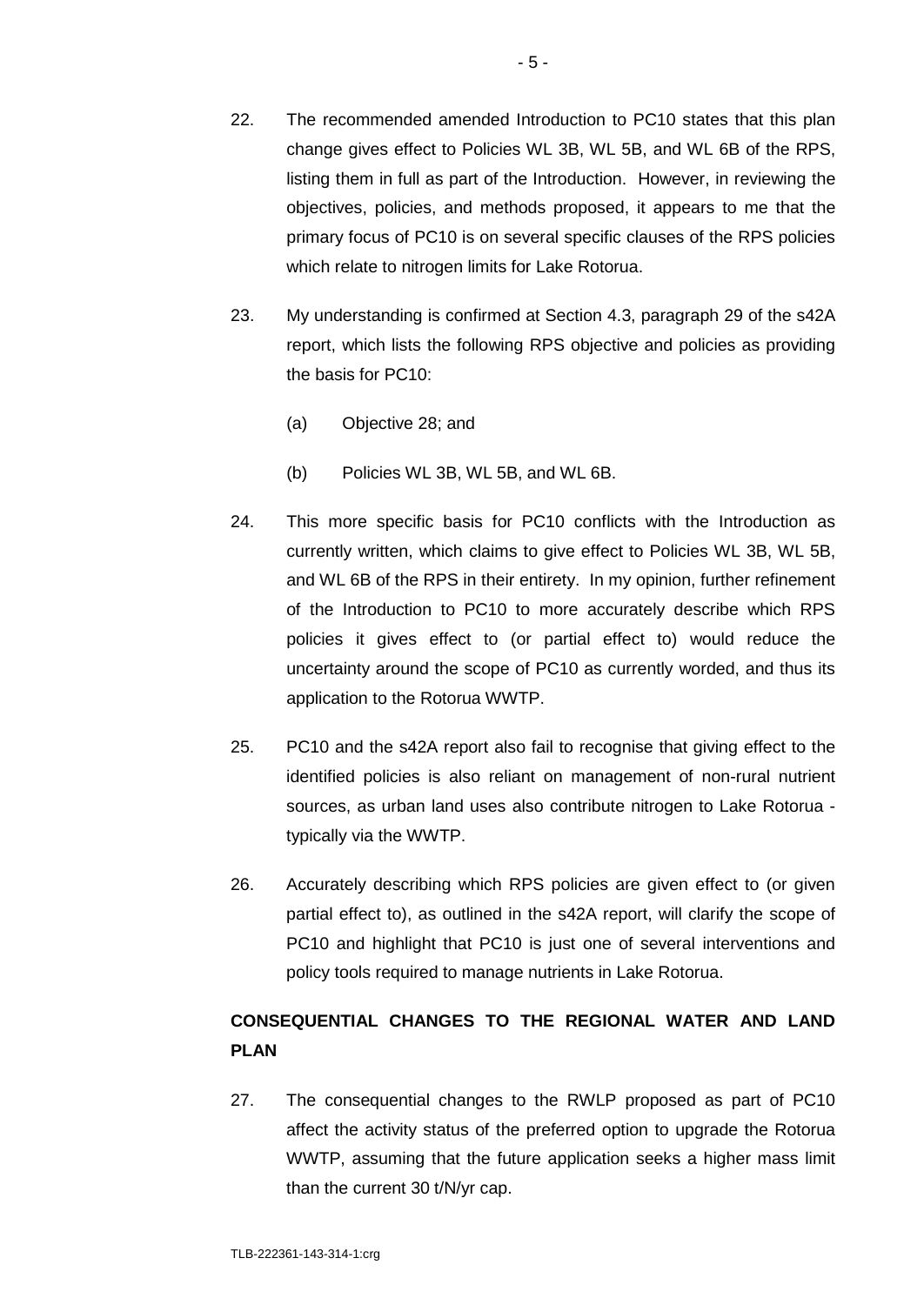- 29. However, the consequential changes to the RWLP proposed by PC10 remove the word "Rotorua" from the Rule 11F text, thereby excluding the Rotorua WWTP from consideration. This is not addressed in the s42A report, which states that discharge rules are out of scope of PC10. It may therefore be an unintended consequence of the current drafting of PC10 that requires attention.
- 30. The consequential changes mean that an application to increase the discharge of nitrogen or phosphorus from the Rotorua WWTP as part of the consent renewal and upgrade process would have to be considered as a full discretionary activity under the "catch-all" Rule 37 of the RWLP.
- 31. In my opinion exclusion of the Rotorua WWTP consent renewal from consideration as a restricted discretionary activity is contrary to the recommended Policy LR P17 set out in the s42a Report, and does not reflect the value of RLC's ongoing significant investment in wastewater infrastructure, its essential importance to Rotorua's urban community and the benefit reticulation ultimately has on lake water quality.
- 32. In my view, this issue would be best addressed through the inclusion of specific provisions in PC10 to provide for the ongoing operation of the Rotorua WWTP. This matter is discussed in more detail in Mr Eccles' evidence.

# **SPECIFIC PROVISIONS FOR THE ROTORUA WWTP**

- 33. By allocating the sustainable nitrogen load to Lake Rotorua of 435 t/N/yr across the sectors, PC10 implies that the mass limit of 30 t/N/yr for the Rotorua WWTP under the existing discharge permit is fixed for the foreseeable future. This is despite the general lack of specific provisions in PC10 pertaining to the WWTP.
- 34. Although RLC has acknowledged that the focus of PC10 is on rural land use, the implied fixed mass limit for the Rotorua WWTP under PC10 fails to account for the need to accommodate increased wastewater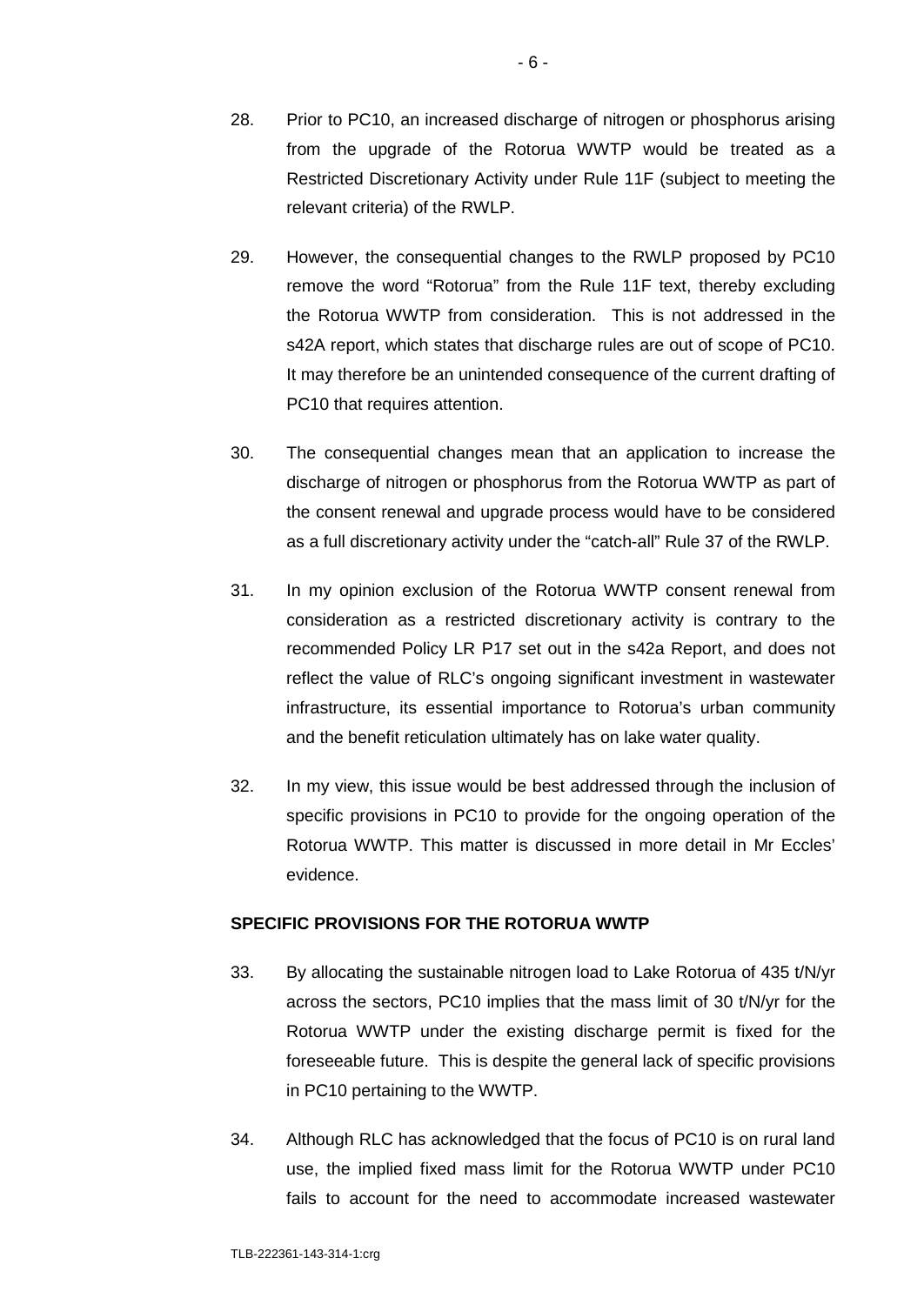flows as a result of growth. PC10 must also recognise the relationship between urban and rural land and provide for the transfer of nitrogen allocations from rural land to the WWTP if it is developed for urban use.

- 35. It is not the intention of RLC's submission on PC10 to increase the consented load from the Rotorua WWTP through this plan change process, as suggested in the s42A report. However, by the same measure it is critical that the ability to do so through a subsequent consent process is not precluded by the framework established under PC10.
- 36. To respond to these issues, RLC's submission sought the inclusion of specific provisions to recognise the importance of wastewater treatment and disposal to the economic and social wellbeing of the community. These provisions should provide flexibility for the nitrogen discharge from the Rotorua WWTP to increase to accommodate growth, without compromising the 435 t/N/yr sustainable load to Lake Rotorua.
- 37. The inclusion of specific provisions relating to the Rotorua WWTP would, in my opinion, address the concerns raised above in relation to the consequential amendments. It would also give RLC certainty regarding the proposed upgrade and application to renew the resource consent, while acknowledging that the plan change process cannot be used to set limits for the Rotorua WWTP.
- 38. The inclusion of specific provisions relating to the Rotorua WWTP would, in my opinion, be within scope of PC10 and would not affect its fundamental policy direction.
- 39. Suggested wording for specific provisions to address Rotorua WWTP matters is discussed in, and appended to, the evidence of Mr Eccles.

# **PRECEDENT FOR THE INCLUSION OF SPECIFIC PROVISIONS**

40. There is a recent precedent for the inclusion of specific provisions relating to infrastructure in Regional Plans, with the Region-wide Water Quantity - Proposed Plan Change 9 to the RWLP (PC9) including specific provisions relating to municipal water supplies.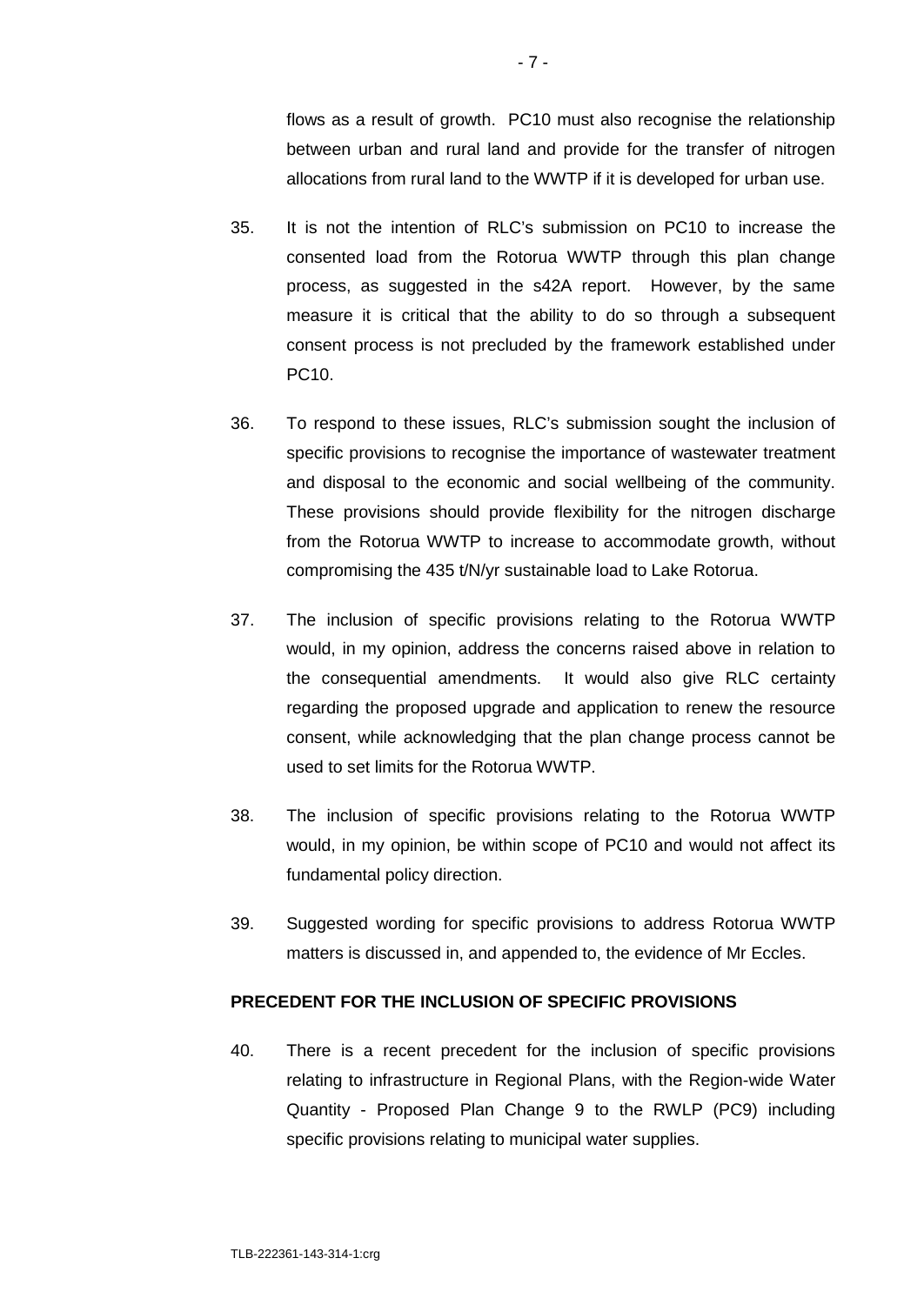- 42. In my view, there is no reason why a similar approach could not be applied to municipal wastewater treatment infrastructure in PC10. This would recognise the importance of the Rotorua WWTP to the community, and its significance as an essential component of nutrient management for Lake Rotorua.
- 43. Outside of the Bay of Plenty region, and as Mr Fuller notes in his evidence, Waikato Regional Council (WRC) has also sought to address the impact of nutrients on the Waikato and Waipa Rivers through Plan Change One (PC1) to the Waikato Regional Plan (WRP).
- 44. In relation to municipal discharges, PC1 seeks reductions but also acknowledges that there will be diminishing return on some improvements, particularly as design gets closer to the LOT. Upgrades can only go so far and minor improvements in reducing contaminants can come at unrealistic costs. Therefore, a Best Practicable Option (BPO) approach is recommended in PC1.
- 45. Upgrading a WWTP to the best possible specifications to minimise contaminants entering the environment is encouraged. However, it is acknowledged there will come a point where over capitalising of this infrastructure delivers only incremental gains to the discharge and associated water quality.
- 46. If that additional capital is available it could, in my view, be better spent on strategic investment in alternative farming practices, public education, planting, wetlands, gorse reduction, stormwater discharge and treatment upgrades etc.
- 47. Previously, Variation 5 Lake Taupo catchment to the then Proposed WRP (now operative) introduced a framework for the reduction of nitrogen discharged in the Lake Taupo catchment. Originally, Variation 5 sought to restrict new on-site wastewater discharges or new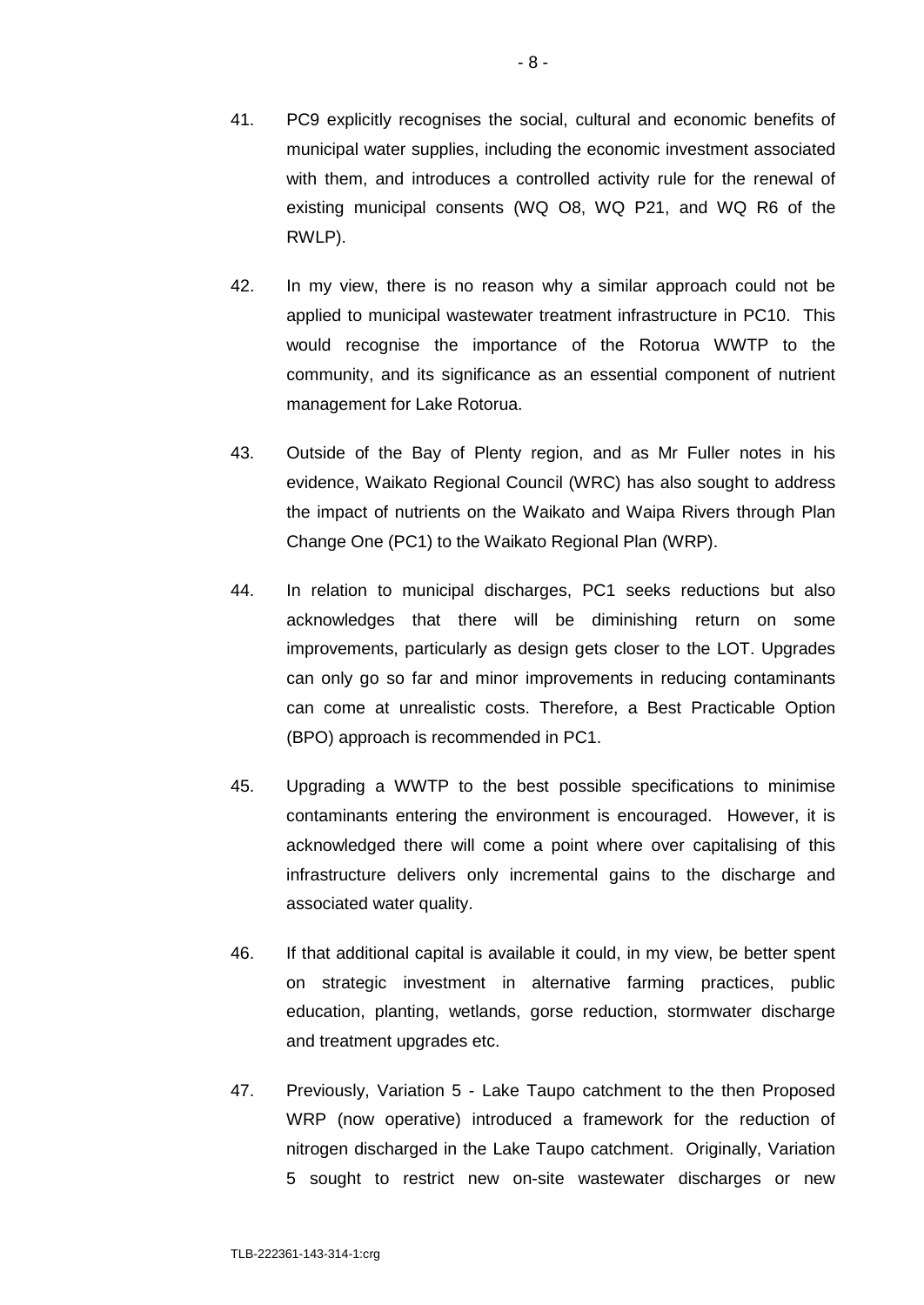subdivisions that increase wastewater discharges. This would have prevented subdivision and residential development in the catchment, with significant social and economic costs to the community.

- 48. These policies were amended prior to adoption, removing the restriction and instead recognising that there is an opportunity to obtain a net reduction in nitrogen from subdivided land serviced by municipal wastewater systems.
- 49. The approach taken by WRC in relation to nutrient management is discussed in more detail in the evidence of Mr Fuller.

# **CONCLUSION**

50. I have reviewed the further amendments to PC10 recommended by Mr Eccles in his evidence that deal with wastewater infrastructure and confirm that I agree with those recommendations.

# **Simon Banks**

**22 February 2017**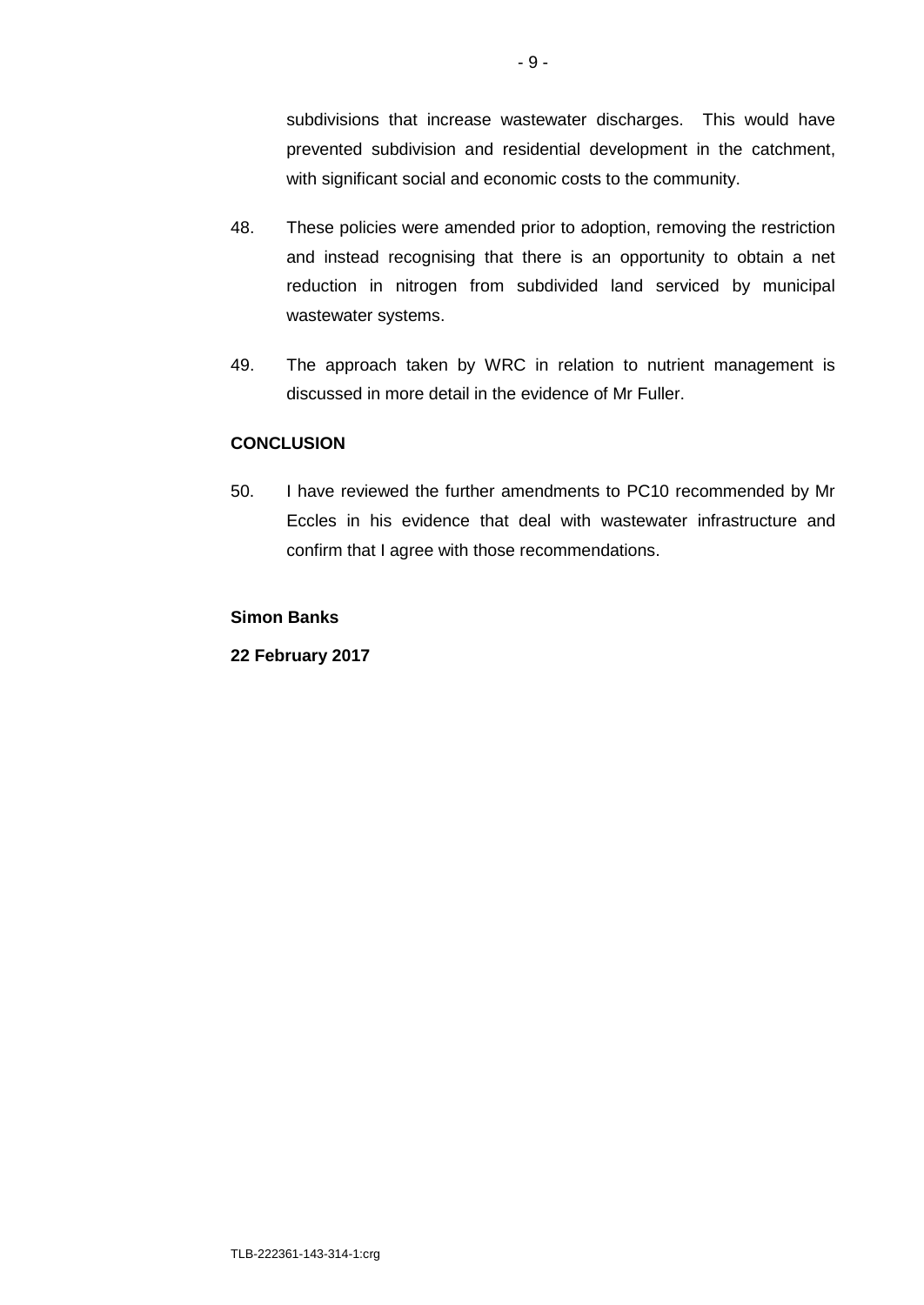$-10-$ 

**Appendix 1**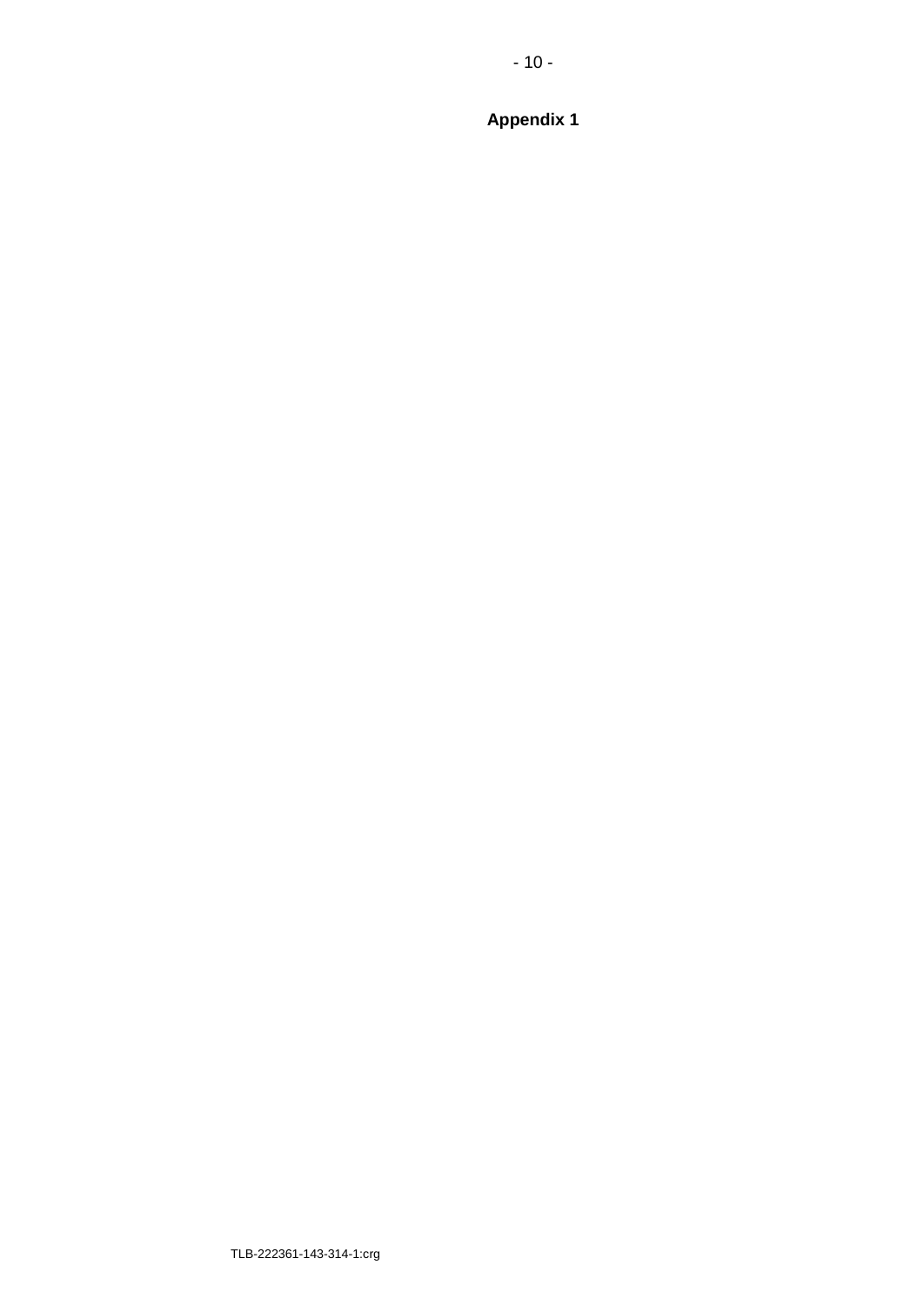20 February 2017

**KES COUNCIL** 

Civic Centre 1061 Haupapa Street Private Bag 3029 Rotorua Mail Centre Rotorua 3046 New Zealand

File Ref: 92-01-805 Doc No: RDC-703250

**Simon Banks Work Group Manager Planning & Development Opus International Consultants Ltd** P O Box 646 Tauranga 3140 **New Zealand** 

**Hi Simon** 

### Re: Urban sector nitrogen requirements

Please find attached summary of the key points of the draft approach for integrating the urban sector nitrogen requirements, in the nitrogen requirement for the Rotorua wastewater treatment plant discharge, into the Plan Change 10 nutrient accounting system.

This has been developed as a joint Rotorua Lakes Council and Bay of Plenty Regional Council approach. While it is almost complete, there are some details yet to be finalised and the approach is yet to be endorsed by both Councils and the Te Arawa Lakes Programme.

Kind regards

**Alison Lowe Senior Environmental Scientist Rotorua Lakes Council**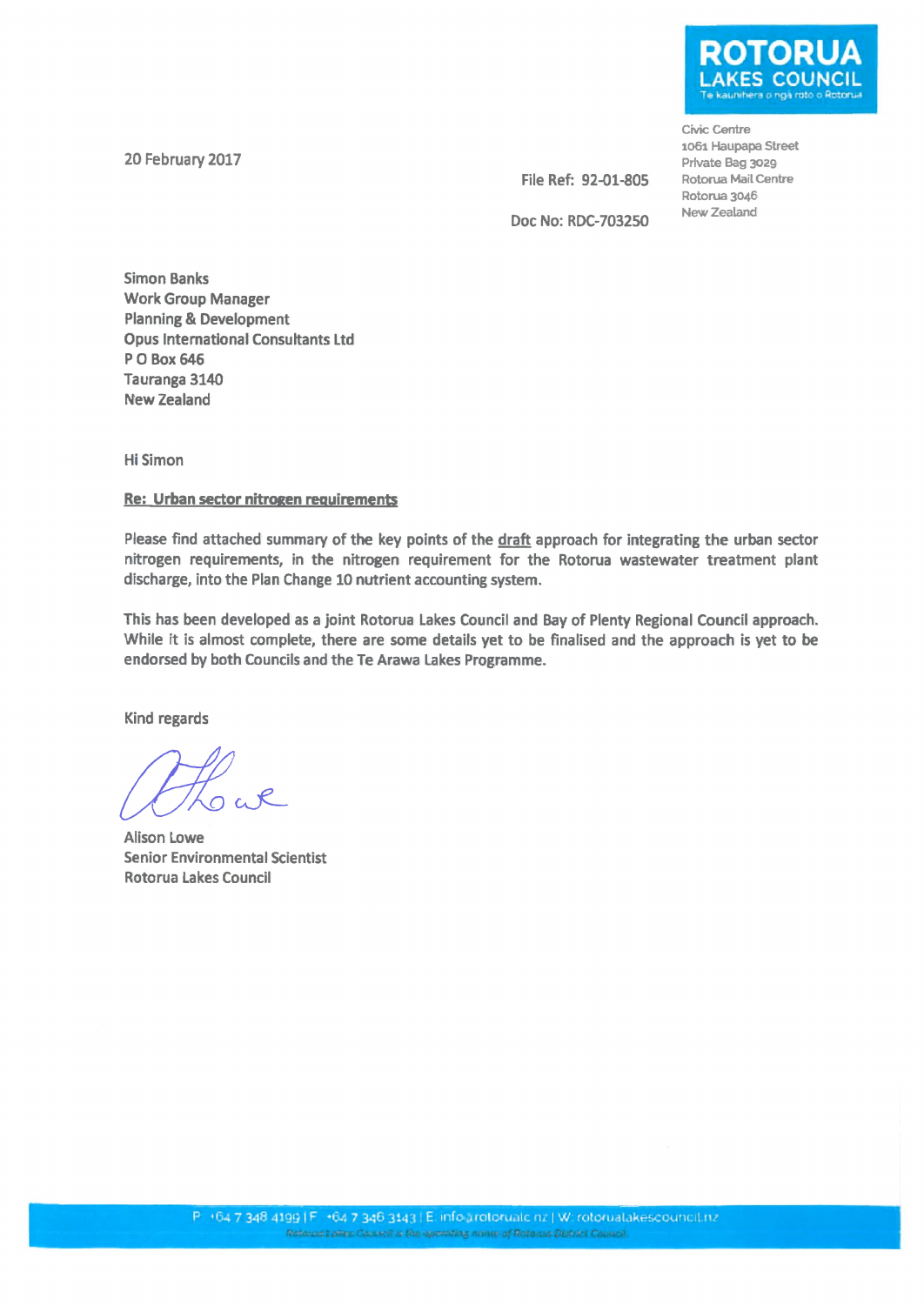# Allowing for the urban discharge in the Plan Change 10 nutrient accounting system - summary of draft principles and approach

RLC and BOPRC agree in principle on an approach that integrates the WWTP nitrogen discharge limit with the proposed catchment nitrogen accounting. It will allow for population and visitor growth in Rotorua in a way that will not compromise the 435 TN sustainable target.

The approach primarily sets out how nutrients will be accounted for in the proposed nitrogen accounting system Plan Change 10, as rural land within the Rotorua catchment changes to urban use. It also covers accounting for nutrients at time of subdivision in areas without wastewater reticulation, as well as other future discharges to sewer.

The proposed approach has been developed and tested in a joint effort by staff both Councils and has the support from staff in both Councils. The next steps are finalising and agreeing on the remaining finer details, seeking endorsement by the Te Arawa Lakes Strategy Group, identifying how it could implemented (Councils regulations and requirements), and developing an implementation plan.

### Key points in the nitrogen accounting approach

- It is proposed that sufficient nitrogen is required at time of subdivision to accommodate in addition to other losses, the housing density applicable for that zone (excluding roads etc.), across the total land area used for house-lots, regardless of the proposed size of the house-lots (i.e. zoning drives housing density rather than nitrogen availability).
- The N requirements at time of subdivision relative to Overseer 6.2.0 are shown in Table  $\bullet$ 1. It is anticipated that BOPRC would prepare a guide outlining how to use this table.
- For accounting purposes additional residual loads resulting from new connections to the WWTP since 2001-2004 remain on the land of origin but are also recognised in the **WWTP** consent limit.
- In reticulated area, 10% of 14 kg/HUE would be added to the WWTP mass discharge limit at time of subdivision, based on the maximum housing density allowable on the total house-lot area (excluding roads etc.) for the applicable zone. This will ensure sufficient nitrogen on the land in that zone at time of subdivision to allow for the capacity of the land to accommodation housing.
- Accounting for the capacity for housing in the reticulation area as the city expands  $\bullet$ provides the capacity for infill.
- Based on the N requirements outlined in Table 1, and assuming 35% of the land is not available for house-lots (18% as roads and 17 % as other at the background loss rate), the average N required for land zoned RD1, RD4 and RD5 has been estimated at 25.7, 16.1, 12.2 (Table 2).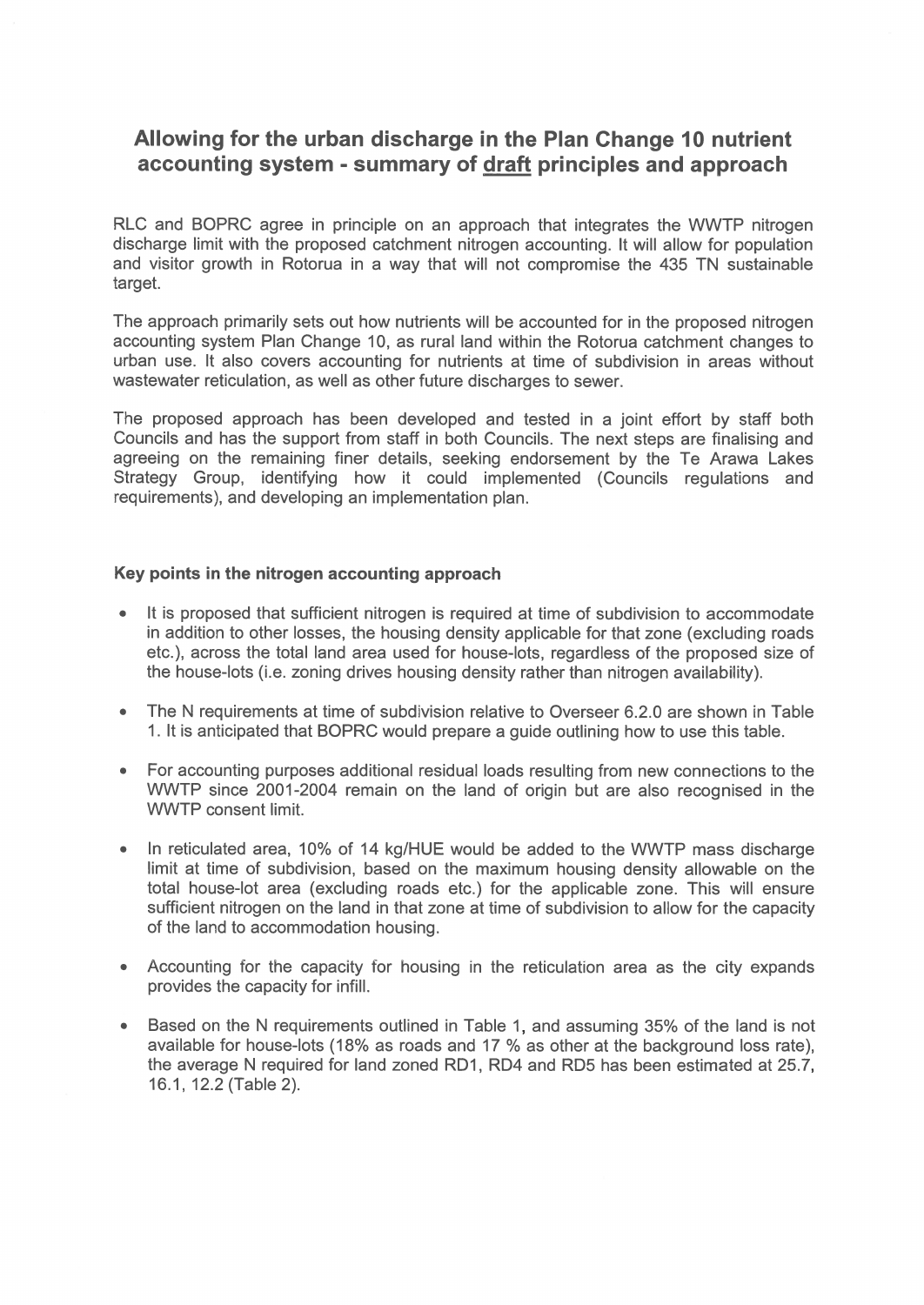Additional nitrogen arising from outside the Rotorua catchment is not added to the WWTP discharge limit without Programme agreement. These connections may need to be offset from within the Rotorua rural area.

### **WWTP discharge**

During the 2001-2004 benchmarking period the WWTP discharge was consented to discharge 30 t/yr, and the measured discharge was 33.7 t/yr. While RLC is hesitant to accept a benchmark lower than the load that was being discharged during the benchmarking period. we acknowledge that starting at 33.7 t would require 3.7 t reduction elsewhere in the catchment in order to achieve the 435t catchment target.

Assuming a starting point of 30 t in 2001-2004, the projected WWTP mass discharge limit based on the proposed approach is shown as the blue line in Figure 1 and is based on no increase in the load of nitrogen to the lake from the catchment. It will allow for a WWTP discharge of around 4.3 mg/l which is considered as high quality in terms of a nitrogen discharge, and is a tight yet operable target concentration following the proposed WWTP upgrade.



Figure 1. The projected WWTP mass discharge limit (blue line) and the load if the WWTP were to discharge at 5.5 4.3 and 3.45 mg/l.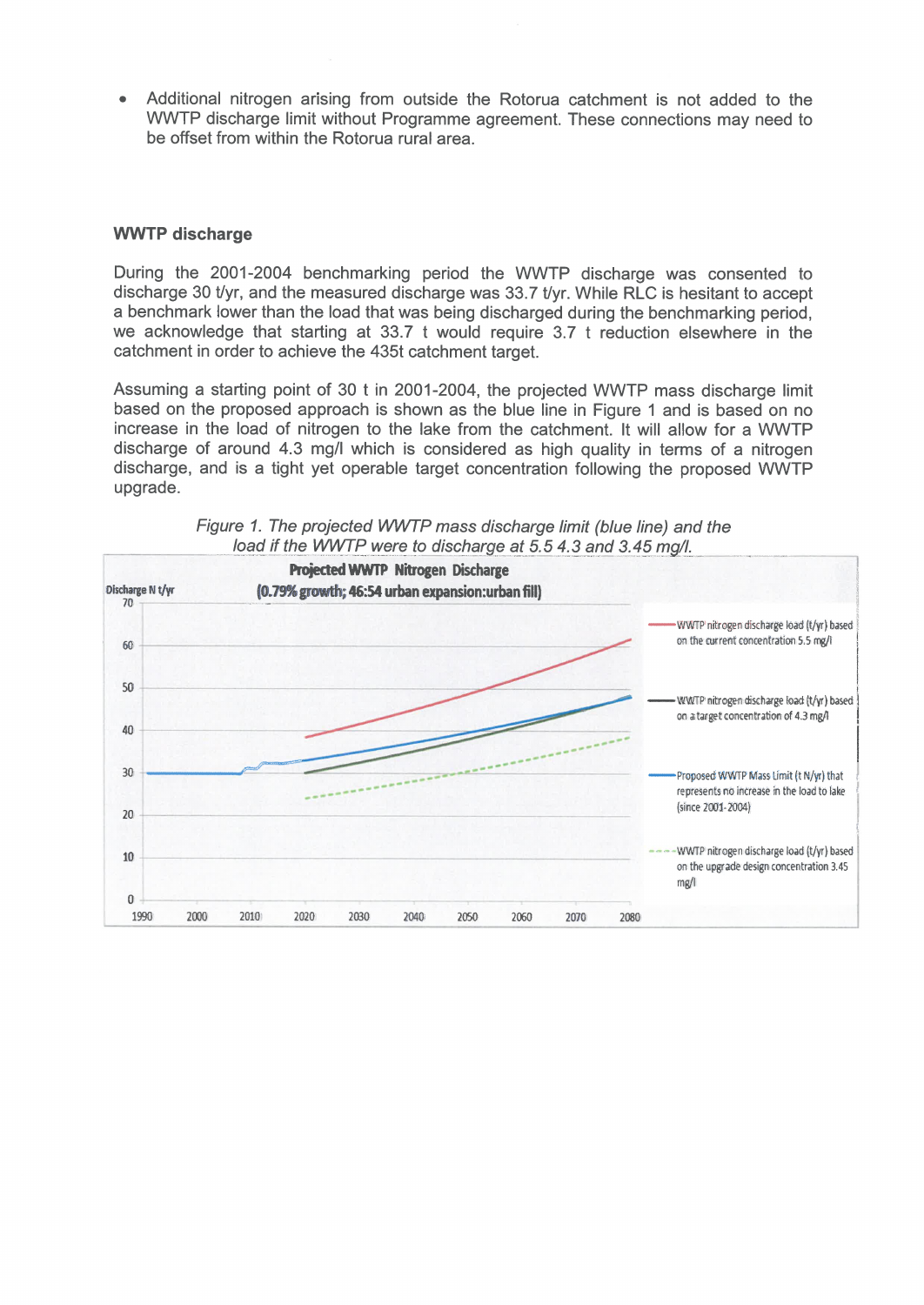| Table T. Drait Hill Uyeri Teyuli chights Wileh Suburviully trelative to OverSect 0.2.07 |                                                                               |                                                                                            |  |  |
|-----------------------------------------------------------------------------------------|-------------------------------------------------------------------------------|--------------------------------------------------------------------------------------------|--|--|
|                                                                                         | <b>Land use and Activity</b>                                                  | <b>Residential zones where no grazing is</b><br>allowed                                    |  |  |
| N required for non-<br>house-lot land<br>losses                                         | Sealed roads and other impermeable<br>surfaces not available for house lots   | Area of land at 0.5 kg N/ha/yr                                                             |  |  |
|                                                                                         | Restricted or specified land use and reserves<br>not available for house lots | Area of land with at applicable N loss rate                                                |  |  |
| N required for<br>house-lot land<br>losses                                              | Impermeable surfaces allocation (350<br>$m^2$ /potential house)               | Area of land at 0.5 kg N/ha/yr                                                             |  |  |
|                                                                                         | Restricted or specified use land available for<br>house lots                  | Area of land at covenanted loss rate                                                       |  |  |
|                                                                                         | Garden losses                                                                 | Cultivated garden allocation at 138% of the<br>house block reference file (108 kg N/ha/yr) |  |  |
|                                                                                         | <b>Background losses</b>                                                      | Remaining land at 23.3% of pastoral drystock<br>reference file (5.9 kg N/ha/yr)            |  |  |
| <b>N</b> required for<br>sewage losses                                                  |                                                                               | Sewage allocation per potential house (based<br>on zone capacity)                          |  |  |
| N required for other                                                                    |                                                                               | other losses                                                                               |  |  |
| <b>Total N required for</b><br>subdivision                                              |                                                                               | Sum of above                                                                               |  |  |

Table 1. Draft nitrogen requirements when subdividing (relative to Overseer 6.2.0)

| Table 2. Draft nitrogen estimate by zone (relative to Overseer 6.2.0 |                    |                    |                    |  |
|----------------------------------------------------------------------|--------------------|--------------------|--------------------|--|
|                                                                      | <b>Residential</b> | <b>Residential</b> | <b>Residential</b> |  |
|                                                                      | low-density        | lifestyle          | lifestyle          |  |
|                                                                      |                    | lakeside           |                    |  |
| Zone                                                                 | RD1                | RD4                | RD5                |  |
| Average lot size (minimum m2)                                        | 450                | 1000               | 2000               |  |
| Garden area allocation per potential house (m2)                      | 22.5               | 50                 | 100                |  |
| Impermeable surface allocation per potential house (m2)              | 350                | 350                | 350                |  |
| Loss rates                                                           |                    |                    |                    |  |
| Land not available for house lots (kg/ha)                            | 5.9                | 5.9                | 5.9                |  |
| Roads and impermeable surfaces (kg/ha)                               | 0.5                | 0.5                | 0.5                |  |
| Garden losses (kg/ha)                                                | 108.0              | 108.0              | 108.0              |  |
| Background (kg/ha)                                                   | 5.9                | 5.9                | 5.9                |  |
| Allocation for sewage losses (kg/ potential house)                   | 1.4                | 1.4                | 1.4                |  |
| Non-house-lot land (% of total area)                                 | 35%                | 35%                | 35%                |  |
| Roads                                                                | 18%                | 18%                | 18%                |  |
| Other                                                                | 17%                | 17%                | 17%                |  |
| Estimated N for non-house-lot land losses (kg/ha)                    | $1.1$              | 1.1                | 1.1                |  |
|                                                                      |                    |                    |                    |  |
| House-lot land (% of total area)                                     | 65%                | 65%                | 65%                |  |
| Potential number of houses per ha of land available for house-lots   | 14.4               | 6.5                | 3.3                |  |
| Impermeable surfaces @350 m2/house                                   | 50.56%             | 22.75%             | 11.38%             |  |
| Garden                                                               | 3.25%              | 3.25%              | 3.25%              |  |
| Remaining area                                                       | 11.19%             | 39.00%             | 50.38%             |  |
| Estimated N for house-lot land losses (kg/ha)                        | 4.4                | 5.9                | 6.5                |  |
| N required for sewage (kg/ha)                                        | 20.2               | 9.1                | 4.6                |  |
| Estimated N requirement over total area including roads and          |                    |                    |                    |  |
| reserves (kg/ha)                                                     | 25.7               | 16.1               | 12.2               |  |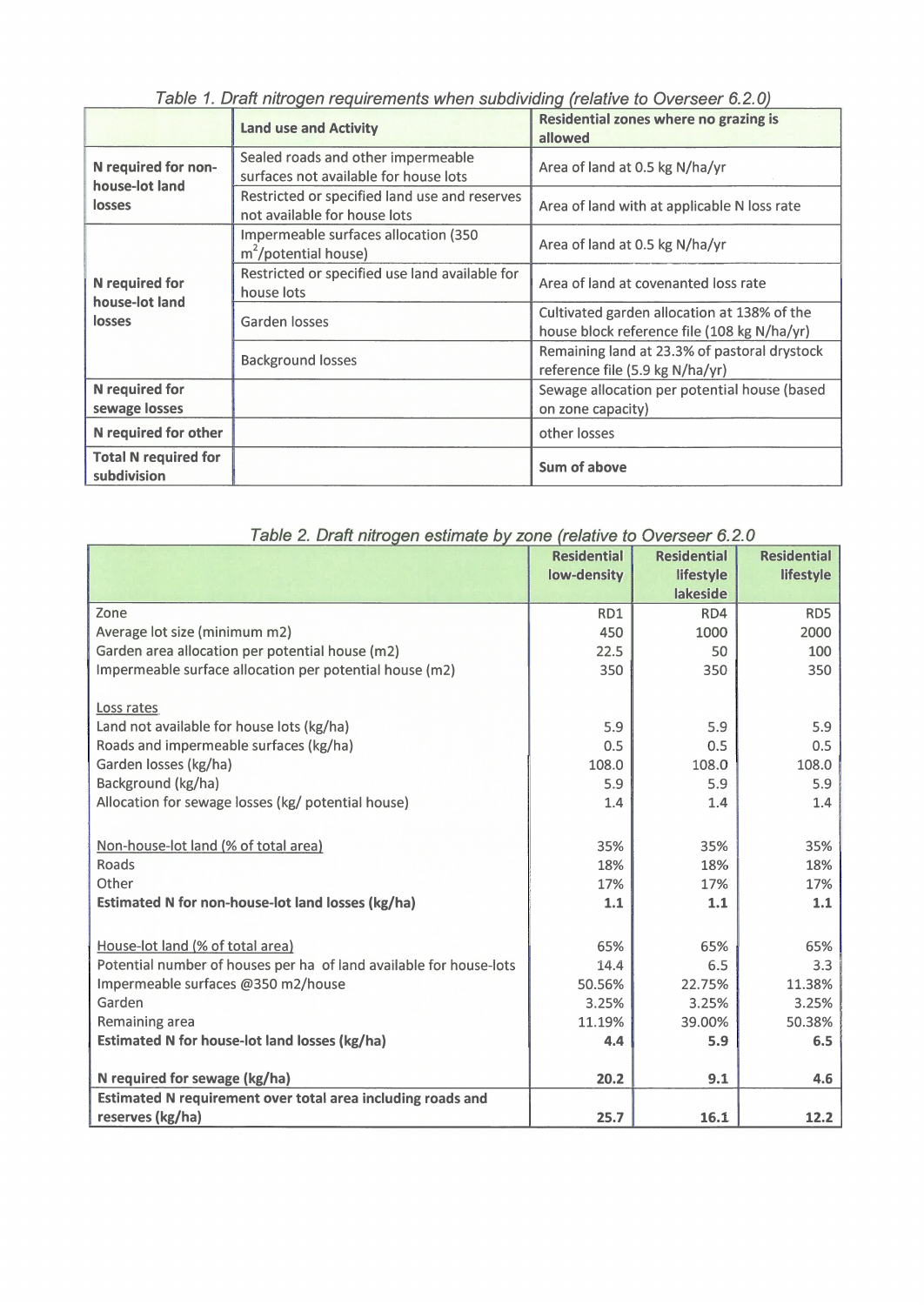$-11-$ 

**Appendix 2**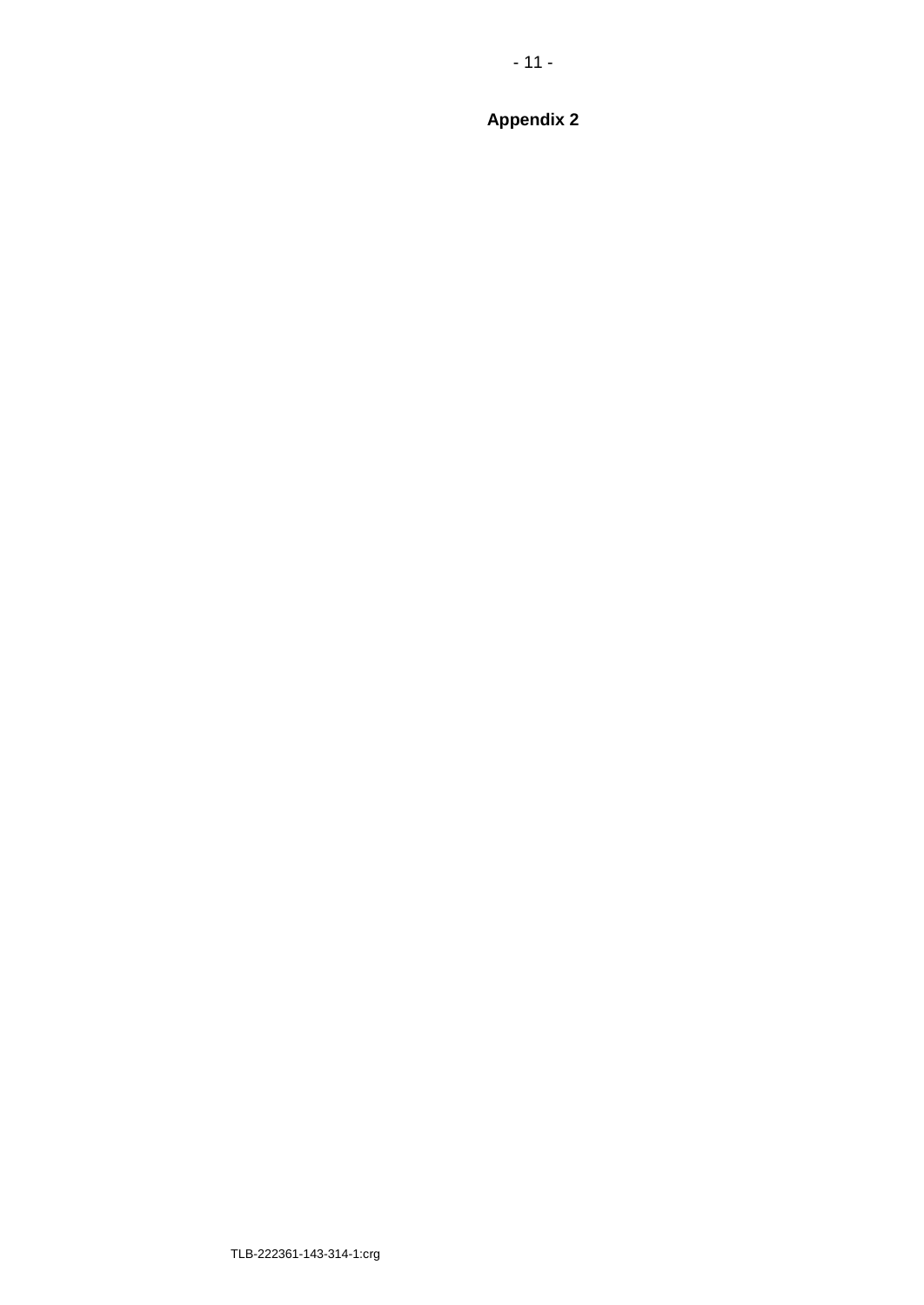

Alison Lowe, Senior Environmental Scientist Rotorua Lakes Council 1061 Haupapa Street Private Bag 3029 Rotorua Mail Centre Rotorua 3046 New Zealand

#### Rotorua Wastewater Treatment Plant - Treatment Technology Option: Expert **Statement**

17 February 2017

Dear Alison,

Further to your e-mail dated 14 February 2017, please find below my statement on the preferred treatment technology option proposed at Rotorua wastewater treatment plant (WWTP), to support Rotorua Lakes Council's forthcoming Plan Change 10 submission.

#### 1 Introduction

My name is Kevan Grant Brian. I hold a bachelor of Technology Degree in Environmental Engineering from Massey University, Palmerston North. I have undertaken post graduate studies in environmental engineering through Massey University, Palmerston North.

I am a chartered Engineer and a member of the Institution of Chemical Engineers (UK). I am currently a technical director at Mott MacDonald PTY Limited with responsibility for wastewater treatment plant design, commissioning and process optimisation.

I have worked in the field of process/environmental engineering and wastewater treatment for the last 19 years and during this time I have been directly involved in numerous wastewater engineering projects in Australia and New Zealand.

I have worked with The Rotorua Lakes Council on issues related to their wastewater treatment plant since 2004. I have worked with Council on the development of the proposed Membrane Bio Reactor (MBR) and initially developed the concept of MBR as a means for Council to meet possible future conditions of consent for the treated wastewater discharge. I was directly involved in developing both the concept and preliminary designs for the proposed MBR.

#### **Preferred Treatment Option**  $\overline{2}$

The preferred wastewater treatment option for the upgrade works at Rotorua WWTP will adopt Membrane Bio-Reactor (MBR) technology to supplement the existing activated sludge process.

Within this proposed process the wastewater and biomass are exposed to aerobic and anoxic conditions, the organics (BOD, COD) are oxidised and ammonia nitrified to nitrate and nitrate removed as nitrogen gas. These processes are generally referred to as biological nitrogen removal and are the most common processes worldwide for reducing nitrogen levels in wastewater.

 $I$  evel 3 707 Collins Street Melbourne VIC 3008 Australia

T +61 (0)3 9037 7575 mottmac.com

Mott MacDonald Australia Pty Limited is a subsidiary of Mott MacDonald International Limited Registered in Australia, ABN 13 134 120 353